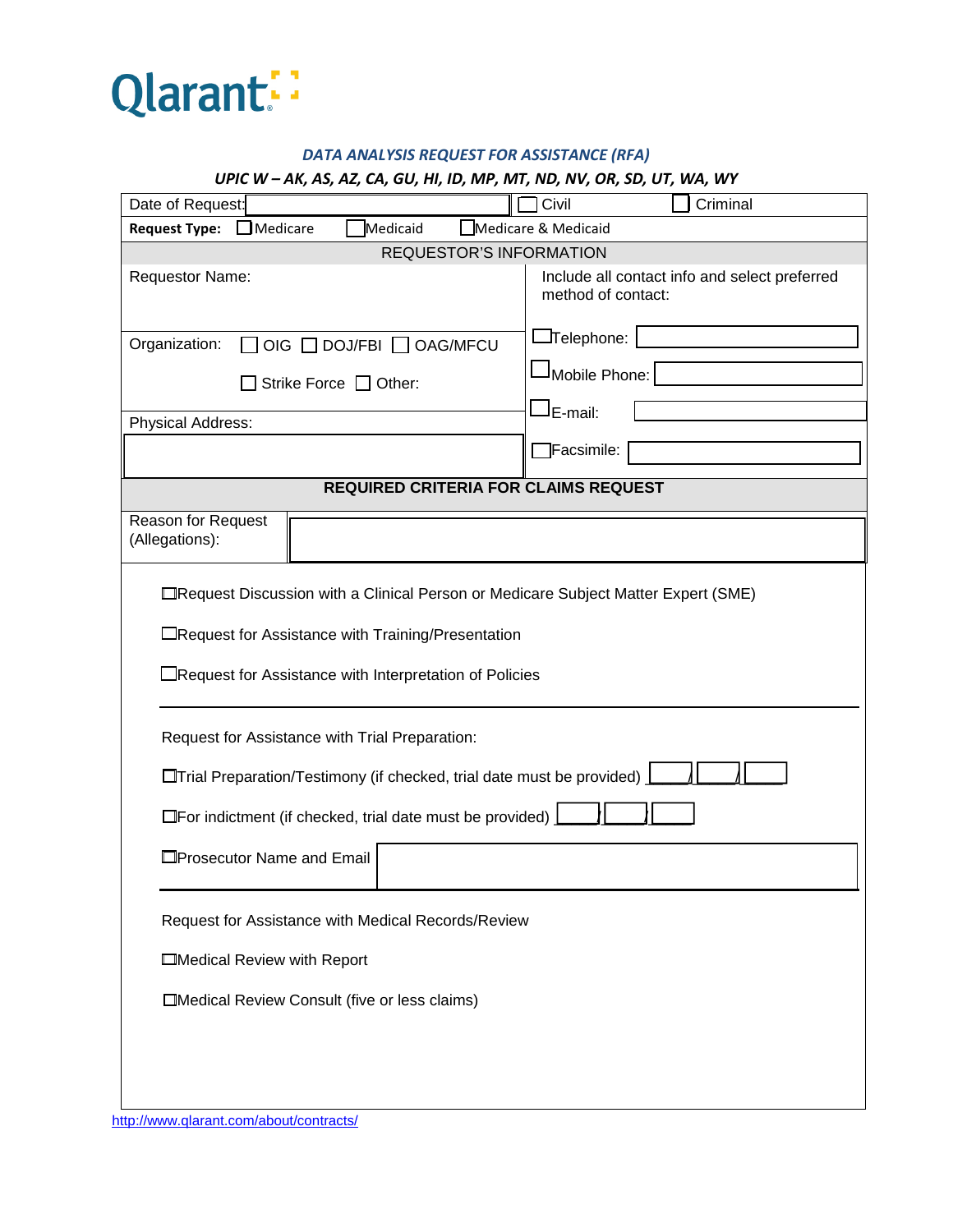

# *DATA ANALYSIS REQUEST FOR ASSISTANCE (RFA) UPIC W – AK, AS, AZ, CA, GU, HI, ID, MP, MT, ND, NV, OR, SD, UT, WA, WY*

| <b>Overpayment Calculation Needed</b>                                                                                                                                                                                            |                                                                                     | If any type of record review is requested, include the following: |                                          |  |
|----------------------------------------------------------------------------------------------------------------------------------------------------------------------------------------------------------------------------------|-------------------------------------------------------------------------------------|-------------------------------------------------------------------|------------------------------------------|--|
| Type of Service:                                                                                                                                                                                                                 |                                                                                     |                                                                   |                                          |  |
| Specific HCPCS or CPT Code of Interest:                                                                                                                                                                                          |                                                                                     |                                                                   |                                          |  |
| Number of Records:                                                                                                                                                                                                               |                                                                                     |                                                                   |                                          |  |
| Number of Beneficiaries:                                                                                                                                                                                                         |                                                                                     |                                                                   |                                          |  |
| Number of Claims:                                                                                                                                                                                                                |                                                                                     |                                                                   |                                          |  |
| Number of Pages to be:                                                                                                                                                                                                           |                                                                                     |                                                                   |                                          |  |
| Reviewed: Records Manifest: (see below)<br>The Manifest should be in an Excel format and include the following information:                                                                                                      |                                                                                     |                                                                   |                                          |  |
| File Name                                                                                                                                                                                                                        |                                                                                     | Patient Identifier<br>(i.e., HICN, MBI, Name, DOB)                | Date(s) of Service (DOS) /<br>Date Range |  |
| <b>IMPORTANT: ANY DOCUMENTS CONTAINING PHI NEED TO BE</b><br><b>SENT VIA AN ENCRYPTED METHOD</b><br>Electronic Records Should be Transmitted as PDF Files and Sent Via:<br>□ Kiteworks □ USAfx File Exchange □ Accellion □ Other |                                                                                     |                                                                   |                                          |  |
| $\Box$ Part B                                                                                                                                                                                                                    | $\Box$ Part A - Inpatient<br>□Skilled Nursing Fac. (Part A)<br>Home Health (Part A) |                                                                   |                                          |  |
| $\square$ DME<br>$\Box$ Part A - Outpatient<br>Other:<br>Hospice (Part A)                                                                                                                                                        |                                                                                     |                                                                   |                                          |  |
| Subject Name:                                                                                                                                                                                                                    |                                                                                     | Subject Type                                                      | Beneficiary<br>Provider<br>Other:        |  |
| <b>Subject Address:</b>                                                                                                                                                                                                          |                                                                                     |                                                                   |                                          |  |
| List ALL available identification numbers related to this request or attach spreadsheet:<br>Spreadsheet attached                                                                                                                 |                                                                                     |                                                                   |                                          |  |
| Individual NPI:                                                                                                                                                                                                                  | Group NPI:                                                                          |                                                                   | Tax ID:                                  |  |
| Individual PIN:                                                                                                                                                                                                                  | Group PIN:                                                                          |                                                                   | UPIN:                                    |  |
| Medicaid ID:                                                                                                                                                                                                                     |                                                                                     | HICN/MBI (if beneficiary):                                        |                                          |  |

*The information sought in the request is required to be produced to the Office of Investigations pursuant to the Inspector General Act of 1978, 5 U.S.C. App. The information is also sought by* http://www.qlarant.com/about/contracts/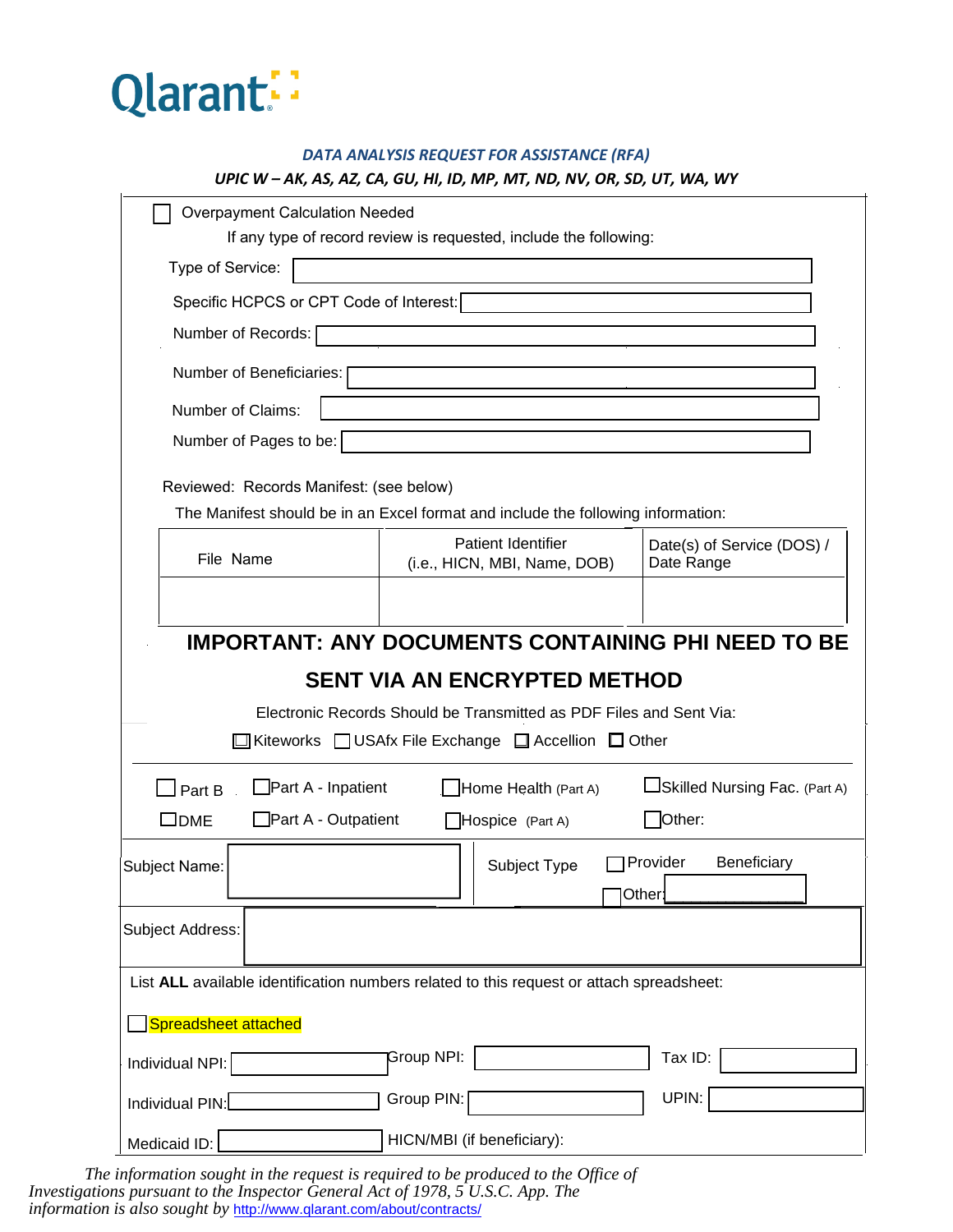

#### *DATA ANALYSIS REQUEST FOR ASSISTANCE (RFA)*

## *UPIC W – AK, AS, AZ, CA, GU, HI, ID, MP, MT, ND, NV, OR, SD, UT, WA, WY*

*the Office of Inspector General in its capacity as a health oversight agency, and this information is necessary to further health oversight activities. Disclosure is therefore permitted under the Health Insurance Portability and Accountability Act (HIPAA) Standards for Privacy of Individually Identifiable Health Information, 45 CFR 164.501; 164.512(a); and 164.512(d).* 

| Signature of Requestor: | Date: |
|-------------------------|-------|
| Title:                  |       |

*NOTE: This form must be signed by the requestor prior to the release of any data.*

| Submit via secure fax to the UPIC W Data Team at 855.420.8001                     |  |  |
|-----------------------------------------------------------------------------------|--|--|
|                                                                                   |  |  |
| Or mail to:                                                                       |  |  |
| Norma Torres                                                                      |  |  |
| Administrative Assistant                                                          |  |  |
| Qlarant Integrity Solutions, LLC - UPIC W                                         |  |  |
| 17785 Center Court Drive, Suite 300                                               |  |  |
| Cerritos, CA, 90703                                                               |  |  |
|                                                                                   |  |  |
| ** Requests that Do Not contain PHI can be sent via email to UPICWRFI@Qlarant.com |  |  |